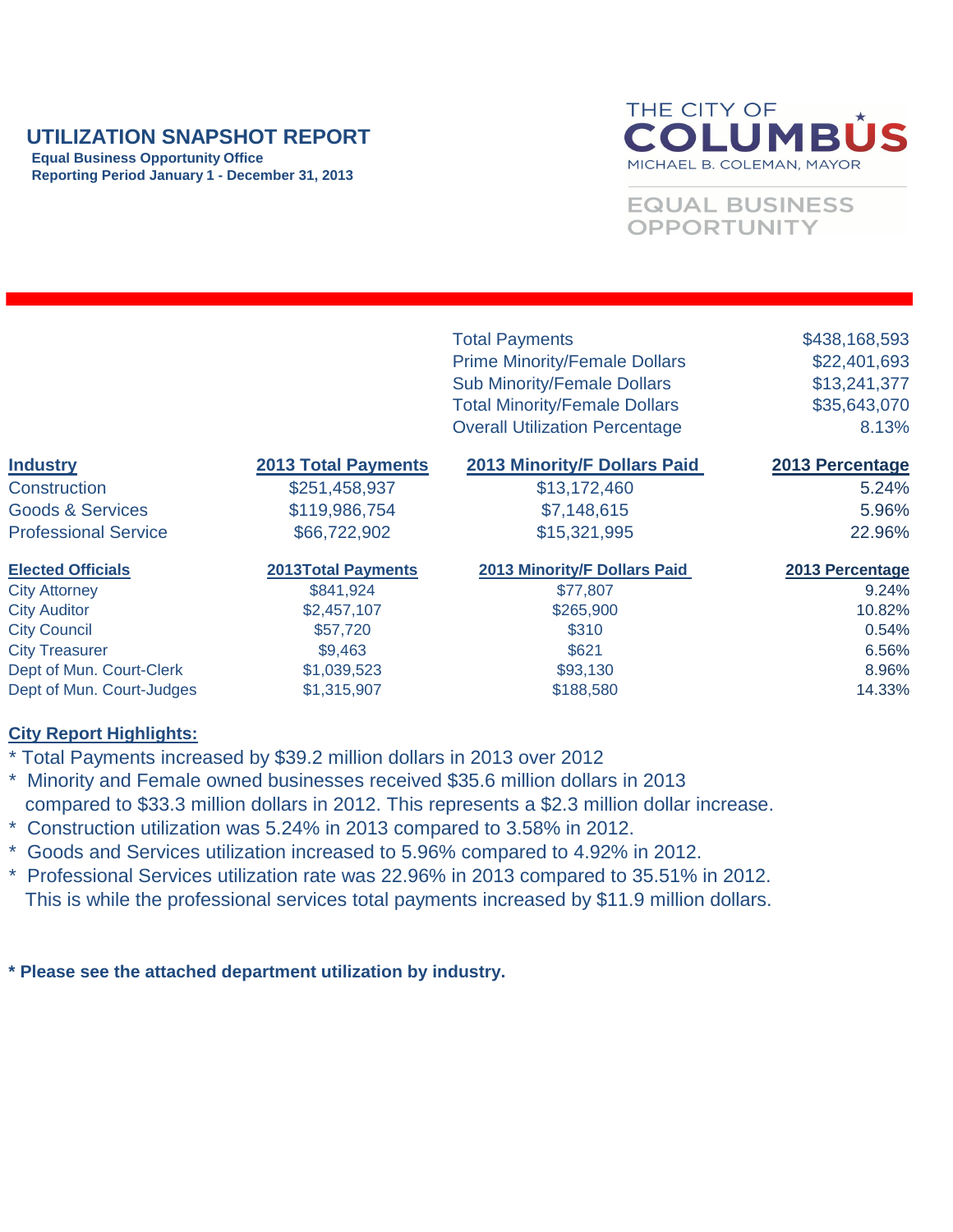#### **2013 DEPARTMENT UTILIZATION BY INDUSTRY**

| <b>BUILDING AND ZONING</b> |                                                           | <b>Total Payments</b>               | <b>Minority/Female Dollars</b> | <b>Percentage</b>    |
|----------------------------|-----------------------------------------------------------|-------------------------------------|--------------------------------|----------------------|
|                            | Construction                                              |                                     |                                | 0.00%                |
|                            | <b>Goods and Services</b>                                 | 239,894                             | 6,909                          | 2.88%                |
|                            | <b>Professional Services</b>                              | 5,967                               | 428                            | 7.17%                |
|                            |                                                           |                                     |                                |                      |
| <b>CITY ATTORNEY</b>       |                                                           | <b>Total Payments</b>               | <b>Minority/Female Dollars</b> | Percentage           |
|                            | Construction                                              |                                     | 0                              | 0.00%                |
|                            | <b>Goods and Services</b>                                 | 116,544                             | 76,406                         | 65.56%               |
|                            | <b>Professional Services</b>                              | 725,380                             | 1,401                          | 0.19%                |
|                            |                                                           |                                     |                                |                      |
| <b>CITY AUDITOR</b>        |                                                           | <b>Total Payments</b>               | <b>Minority/Female Dollars</b> | Percentage           |
|                            | Construction                                              |                                     | 0                              | 0.00%                |
|                            | <b>Goods and Services</b>                                 | 2,040,427                           | 248,670                        | 12.19%               |
|                            | <b>Professional Services</b>                              | 416,680                             | 17,230                         | 4.14%                |
| <b>CITY COUNCIL</b>        |                                                           |                                     |                                |                      |
|                            |                                                           | <b>Total Payments</b>               | <b>Minority/Female Dollars</b> | Percentage           |
|                            | Construction                                              | 0                                   | 0                              | 0.00%                |
|                            | <b>Goods and Services</b><br><b>Professional Services</b> | 13,879                              | 310                            | 2.23%                |
|                            |                                                           | 43,841                              | 0                              | 0.00%                |
| <b>CITY TREASURER</b>      |                                                           | <b>Total Payments</b>               | <b>Minority/Female Dollars</b> | Percentage           |
|                            | Construction                                              |                                     | ∩                              | 0.00%                |
|                            | <b>Goods and Services</b>                                 | 9,463                               | 621                            | 6.56%                |
|                            | <b>Professional Services</b>                              | $\Omega$                            | $\Omega$                       | 0.00%                |
|                            |                                                           |                                     |                                |                      |
| <b>CIVIL SERVICE</b>       |                                                           | <b>Total Payments</b>               | <b>Minority/Female Dollars</b> | Percentage           |
|                            | Construction                                              | 0                                   | 0                              | 0.00%                |
|                            | <b>Goods and Services</b>                                 | 28,513                              | 1,775                          | 6.23%                |
|                            | <b>Professional Services</b>                              | 114,946                             | 12,318                         | 10.72%               |
|                            |                                                           |                                     |                                |                      |
| DEVELOPMENT                |                                                           | <b>Total Payments</b>               | <b>Minority/Female Dollars</b> | <b>Percentage</b>    |
|                            | Construction                                              | 4,436,887                           | 354,360                        | 7.99%                |
|                            | <b>Goods and Services</b>                                 | 846,779                             | 367,301                        | 43.38%               |
|                            | <b>Professional Services</b>                              | 1,171,724                           | 358,194                        | 30.57%               |
| <b>FINANCE AND MGT</b>     |                                                           |                                     |                                |                      |
|                            | Construction                                              | <b>Total Payments</b><br>26,403,879 | <b>Minority/Female Dollars</b> | Percentage<br>10.46% |
|                            | <b>Goods and Services</b>                                 | 18,302,380                          | 2,762,858<br>624,389           | 3.41%                |
|                            | <b>Professional Services</b>                              | 1,867,175                           | 339,221                        | 18.17%               |
|                            |                                                           |                                     |                                |                      |
|                            |                                                           |                                     |                                |                      |
|                            |                                                           |                                     |                                |                      |
|                            |                                                           | <b>Total Payments</b>               | <b>Minority/Female Dollars</b> | Percentage           |
|                            | Construction                                              | 0                                   | 0                              | 0.00%                |
| <b>HEALTH</b>              | <b>Goods and Services</b>                                 | 1,647,003                           | 192,354                        | 11.68%               |
|                            | <b>Professional Services</b>                              | 586,542                             | 286,554                        | 48.85%               |
|                            |                                                           | <b>Total Payments</b>               | <b>Minority/Female Dollars</b> | Percentage           |
| <b>HUMAN RESOURCES</b>     | Construction                                              | 0                                   | 0                              | 0.00%                |
|                            | <b>Goods and Services</b>                                 | 5,138,443                           | 415,910                        | 8.09%                |
|                            | <b>Professional Services</b>                              | 515,044                             | 123,443                        | 23.97%               |